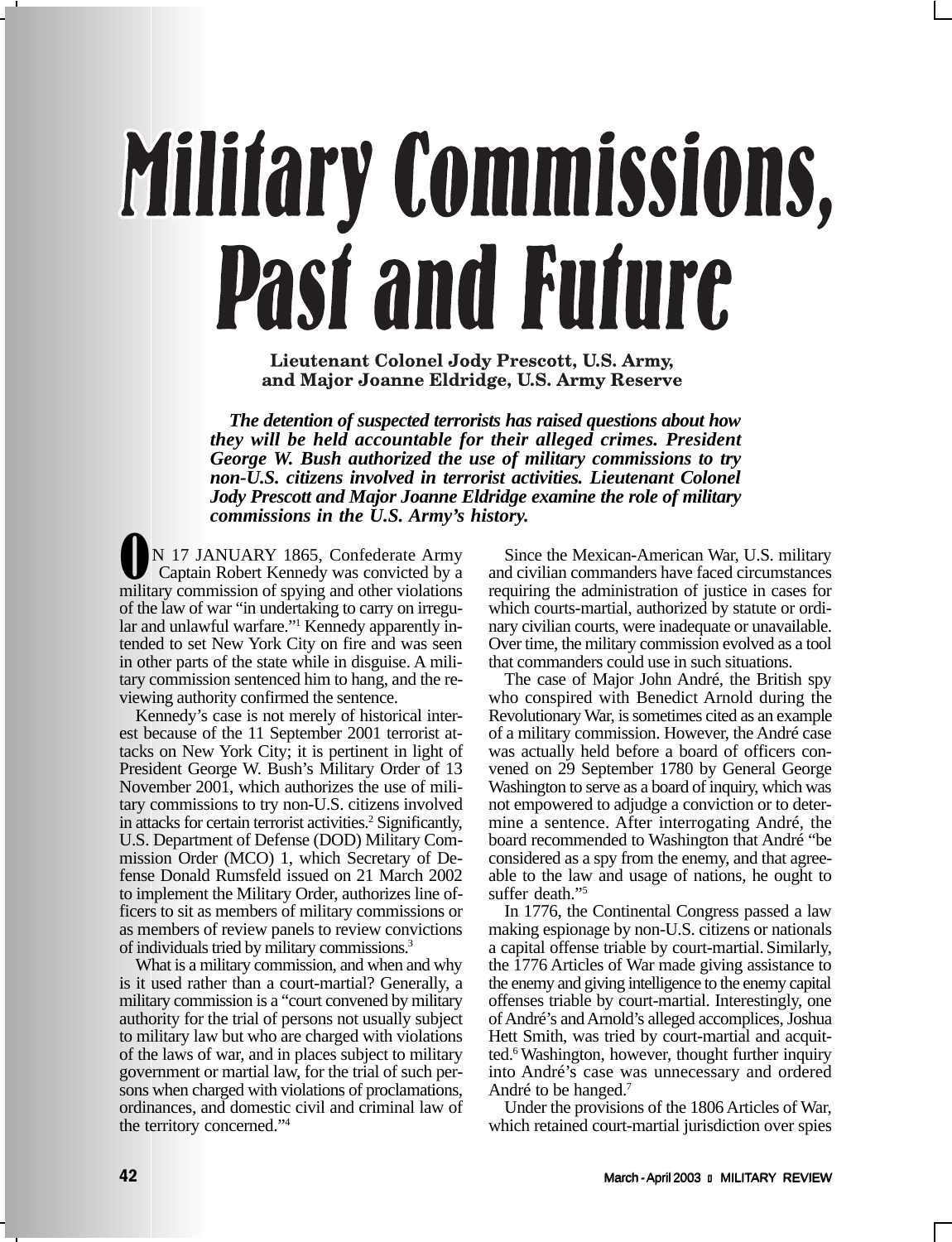and those who assisted or gave intelligence to the enemy, General Andrew Jackson court-martialed civilians accused of hostile acts. In March 1815, while New Orleans was still under martial law, Louis Louillier was tried by a general court-martial for a number of alleged offenses, including spying.<sup>8</sup> The court-martial found it only had jurisdiction over the spying offense, of which Louillier was acquitted.<sup>9</sup> In 1818, Jackson tried two British citizens by general courts-martial in Florida for espionage and for providing assistance to hostile Indians. Both were convicted and executed.10

### The Mexican-American War to Reconstruction

The first documented use of a proceeding called a military commission by the U.S. Army occurred in Mexico in 1847. The U.S. Army occupied large expanses of Mexican territory that lacked the civilian judicial infrastructure to adjudicate cases not covered by the Articles of War.<sup>11</sup> That year, General Winfield Scott issued General Order (GO) 20, which allowed enumerated offenses committed by Mexicans and other civilians outside the jurisdiction of the 1806 Articles of War to be tried before military commissions. Military commissions were also given jurisdiction to try U.S. Army personnel for offenses not covered by the Articles of War. As many as 29 military commissions were held, some of which tried multiple defendants.12

Although sometimes cited as examples of military commissions, the trials of members of the Saint Patrick's Battalion, a unit of primarily ethnic Irish soldiers who fought for the Mexicans, were actually courts-martial for desertion from the U.S. Army.13 Scott also ordered the creation of "councils of war," similar to military commissions, which tried violations of the law of war. Few cases were tried in this fashion, however, and such councils were not used again.<sup>14</sup>

The difficulties U.S. commanders faced in the Mexican-American War with regard to administering justice in the former Mexican areas for which they were responsible pale in comparison with the challenges confronting Union commanders during the Civil War. As the war progressed, the Union states were under limited martial law. Some Union states, like Kansas, were under greater degrees of martial law at various times. Stricter martial law often applied to border states like Kentucky and Missouri, where populations with Confederate sympathies provided support for Confederate irregulars. As the Union occupied ever more Confederate territory, Union commanders faced hostile populations in the area of operations, and strong, sometimes violent, antiwar sentiment in the rear.16 From early in the Civil War, the military commission proved useful to Union commanders. By war's end, thousands of cases had been tried.17

Although Union forces were used for various lawenforcement purposes during the war, the authority for use of military commissions was unclear. Statutory recognition of military commissions was sparse during the early part of the Civil War, and the commissions were not included in the Articles of War.19 Union forces, under the command of Major General John Frémont, began using military commissions in Missouri as early as September 1861.<sup>20</sup> Frémont's successor, Major General Henry Halleck, had served as Secretary of State in the military government of California during the Mexican-American War, and he was familiar with the use of military commissions.<sup>21</sup> On 1 January 1862, Halleck issued a general order permitting and detailing the use of such commissions. Although military commissions were

*President Lincoln issued a proclamation authorizing the use of military commissions to try "rebels, insurgents, and all persons 'guilty of any disloyal practice affording aid and comfort to rebels.'" Lincoln suspended the writ of habeas corpus for individuals convicted and sentenced by courts-martial or military commissions. Congress modified Lincoln's proclamation [in 1863].*

not required to use the same procedures as courtsmartial, the general order directed that military commissions be "ordered by the same authority, be constituted in a similar manner, and their proceedings be conducted according to the same general rules as courts-martial, in order to prevent abuses which might otherwise arise."22

Halleck's order tracks closely with Article 36 of the Uniform Code of Military Justice (UCMJ), which allows the President to prescribe regulations "which shall, so far as he considers practicable, apply the principles of law and the rules of evidence generally recognized in the trial of criminal cases in the United States district courts" to cases tried "in courts-martial, military commissions and other military tribunals, and procedures for courts of inquiry."23 Other Union commanders followed Halleck's lead and issued their own general orders permitting the use of military commissions.24

In March and June 1862, after military commission convictions from Missouri were forwarded to the War Department for review, U.S. Army Judge Advocate Major John Lee, advised the Secretary of War that there was no legal basis for military commission trials of civilians within the United States.<sup>25</sup> Halleck assumed the post of general-in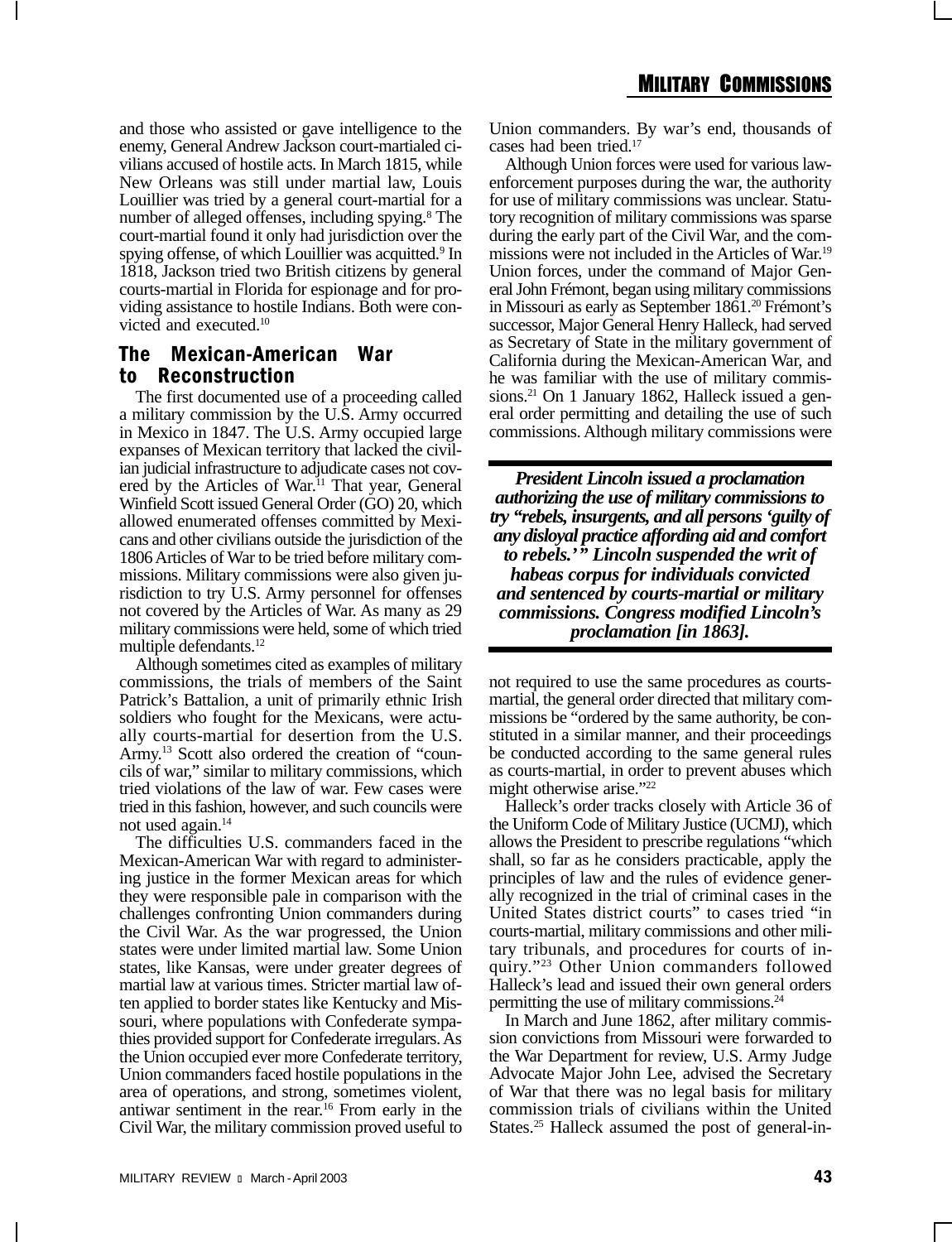chief of the Army in July 1862, and when Congress created the new position of judge advocate general, Halleck did not recommend Lee for the position.<sup>26</sup> Instead, Colonel John [Joseph?] Holt was appointed judge advocate general. In September 1862, Holt

*Military commissions were a prominent feature of the U.S. Army's administration of justice in the South during Reconstruction and were specifically authorized by Congress. . . . Although some civilians were still tried for offenses that had occurred during the Civil War, military commissions more often tried civilians for violations of civilian law in areas where civil courts were not functioning or were perceived by commanders as not administering justice impartially.*

advised the secretary of war that the use of military commissions was not only suited to the exigencies of the times, but that "long and uninterrupted usage made them part and parcel of military common law."27

On 24 September 1862, President Abraham Lincoln issued a proclamation authorizing the use of military commissions to try "rebels, insurgents, and all persons 'guilty of any disloyal practice affording aid and comfort to rebels.'"28 Lincoln suspended the writ of habeas corpus for individuals convicted and sentenced by courts-martial or military commissions.29 Congress modified Lincoln's proclamation with the Habeas Corpus Act of 1863. Persons imprisoned under the terms of the act were entitled to be discharged if a civilian grand jury did not indict them or if charges pending against them had not been presented to the grand jury. Military authorities were required to provide civilian courts with lists of such persons.30

In October 1864, Union military personnel arrested Lambdin Milligan in Indiana on charges that included conspiracy against the U.S. Government and disloyal practices. Milligan belonged to a group with strong Southern sympathies, and he agitated publicly against the war. A military commission in Indiana convicted and sentenced him to death. Meanwhile, the appropriate grand jury convened, deliberated, and adjourned without returning an indictment against Milligan. The U.S. Supreme Court eventually decided Milligan's appeal for a writ of habeas corpus in 1866. The Court concluded that it had jurisdiction to hear the case and that under the Habeas Corpus Act of 1863, Milligan should have been released. Further, the Court found that the military commission was without jurisdiction to try a civilian citizen of a loyal state (Indiana) when the civilian courts were still functioning, when the state had not been a theater of war, and when the state had never been under military dominion. The dissent in this 5-4 decision believed that conditions of military exigency did in fact exist in Indiana at the time Milligan was tried, but that the military commission was without jurisdiction because it had not been specifically authorized by Congress to try such cases.31 After his release, Milligan brought a civil suit against the commander who ordered him arrested and the members of the military commission that had tried him. The jury found the military personnel liable for false imprisonment, but awarded Milligan only nominal damages.32

After the war, military commissions tried hundreds of cases in different areas of the country.33 The two best known are the trials of the conspirators to assassinate Lincoln and the trial of Captain Henry Wirz, warden of the Andersonville, Georgia, prisoner of war camp.34 The U.S. Supreme Court determined that a state of hostilities existed between the U.S. and Confederate states (except Texas) until the presidential proclamation of 2 April 1866 and between the United States and Texas until 20 August 1866.35 The U.S. Supreme Court eventually upheld military commission convictions that occurred in these states during the respective time periods.<sup>36</sup> Before these decisions, however, at least two U.S. district courts in northern states found that military commission jurisdiction ceased when martial law ended in the respective southern states. Accordingly, these courts ordered the release of prisoners who had been tried and convicted after civil government had been reestablished.<sup>37</sup>

Military commissions were a prominent feature of the U.S. Army's administration of justice in the South during Reconstruction and were specifically authorized by Congress for use at this time.<sup>38</sup> Although some civilians were still tried for offenses that had occurred during the Civil War, military commissions more often tried civilians for violations of civilian law in areas where civil courts were not functioning or were perceived by commanders as not administering justice impartially. As during the Civil War, provost courts were used in various areas to adjudicate petty offenses. While the procedures of the military commissions had become fairly uniform by this time, the procedures before the provost courts often varied from command to command.<sup>39</sup> There were approximately 200 trials before military commissions, many of which involved multiple defendants.40 For example, between March and September 1867, 216 individuals were tried before military commissions in North and South Carolina.<sup>41</sup> As the southern states gained readmission to the Union and representation in Congress, martial law was terminated within them, and all military com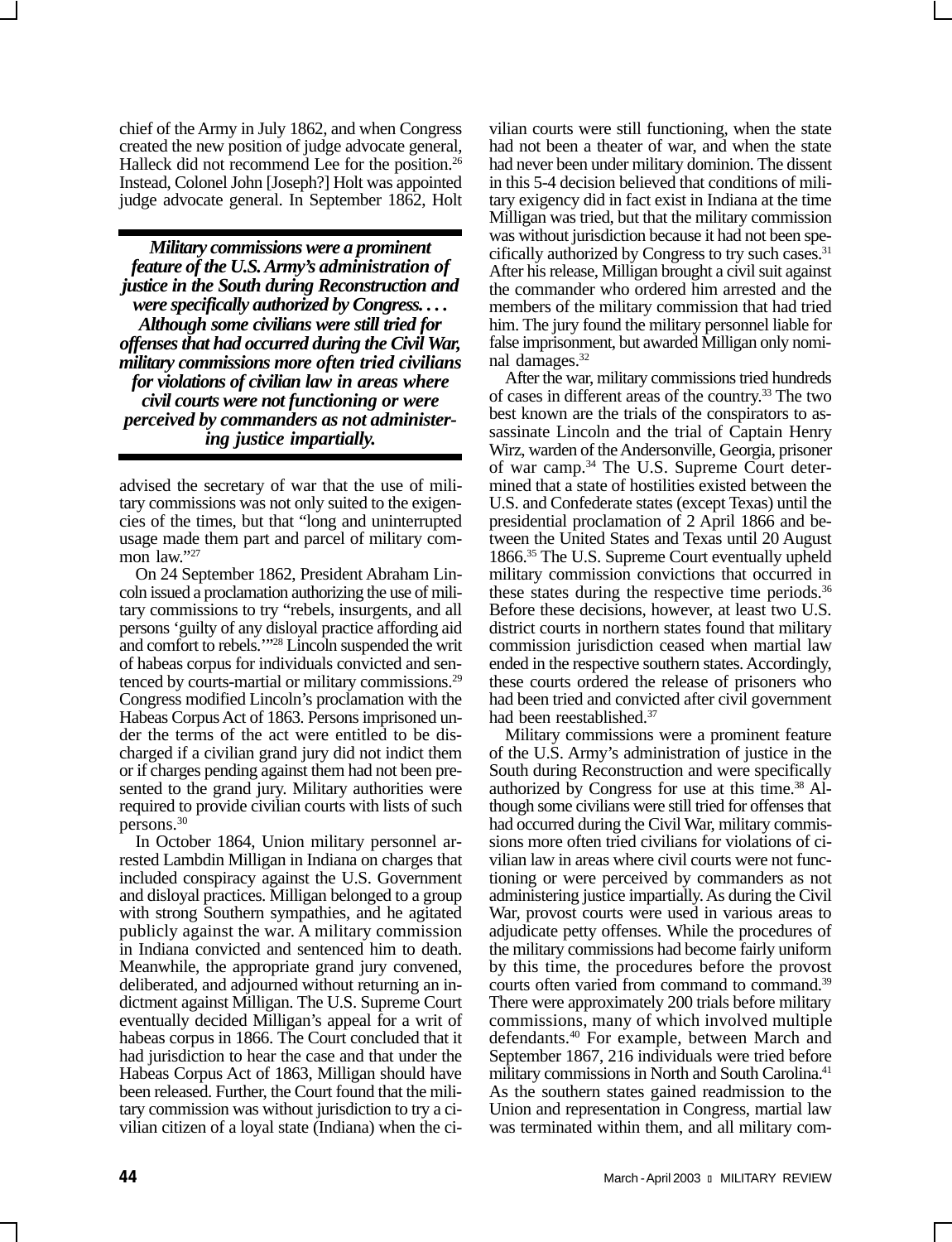missions ceased to operate as of July 1870.42

## The Indian wars to World War II

U.S. Army commanders occasionally used military commissions during conflicts with Native American tribes on the western frontier. In autumn 1862, a military commission in Minnesota tried 425 members of the Dakota tribe for offenses resulting from a bloody uprising that August. $43$  Of that number, 321 were convicted. In taking action on the cases after his review, Lincoln eventually approved the death sentence in 38 of the 303 cases in which it had been adjudged.44 In 1872, a military commission was used to try Modoc tribesmen for the murder of General Edward Canby and others.45

Military commissions were also employed durUS Army An officer from the 633d Medical Clearing Station pins 4-inch white aiming marks to the chests of German soldiers captured in U.S. uniforms and convicted of spying, Henri-Chapelle, Belgium, 23 December 1944.

*Between October 1944 and May 1945, military commissions tried approximately 67 individuals, and at least 32 were executed. Among these were 18 German soldiers captured while wearing U.S. uniforms behind U.S. lines during the Battle of the Bulge. They were convicted of spying and executed. In the period between the end of the fighting in Europe and General Dwight D. Eisenhower's 25 August 1945 proclamation of a military government in Germany (with a system of military courts), military commissions continued to try individuals.*

ing the 1898 Spanish-American War. Although military governments using the local court systems of Cuba and Puerto Rico were set up after the U.S. occupation of those islands, military commissions had jurisdiction to try cases until the peace treaty between Spain and the United States was ratified on 1 April 1899.46 After the treaty became effective, the U.S. military government in Puerto Rico was replaced by a provisional government, which was itself replaced by a civilian government in 1900.<sup>47</sup> The situation in the Philippines might have been different, given the native insurgency, but the Philippines likewise had a civilian government by 1902.48

During the labor strife and civilian unrest in the United States in the early 1900s, some governors instituted martial laws, and several states used military commissions to try civilians charged with violations of martial law. In 1912 and 1913, state military commissions in West Virginia tried at least seven individuals for violations of martial law imposed by the state governor.<sup>49</sup> In Nebraska in 1922, several defendants were tried before a state military commission during a period of martial law. They were convicted and sentenced to prison terms. The U.S. District Court for Nebraska, in denying the prisoners' applications for writs of habeas corpus, held that although the state courts had remained open during this time and the National Guard commander could have sent their cases to these courts, he was not required to do so. Accordingly, the court concluded that the sentences lawfully adjudged during the period of martial law remained valid even after martial law was lifted.50 To the extent that these cases relied on the declaration of martial law as being determinative as to the propriety of holding military commissions, the U.S. Supreme Court has cast doubt as to whether these cases are still good law.51

#### World War II

The vast geographical scope of U.S. military operations during and after World War II presented commanders with numerous and complex challenges regarding the administration of justice. During the war, military commissions were used at home and abroad to try so-called "unlawful combatants." After the war, military commissions tried numerous Axis war criminals and, as the United States assumed the duties of an occupying power, exercised jurisdiction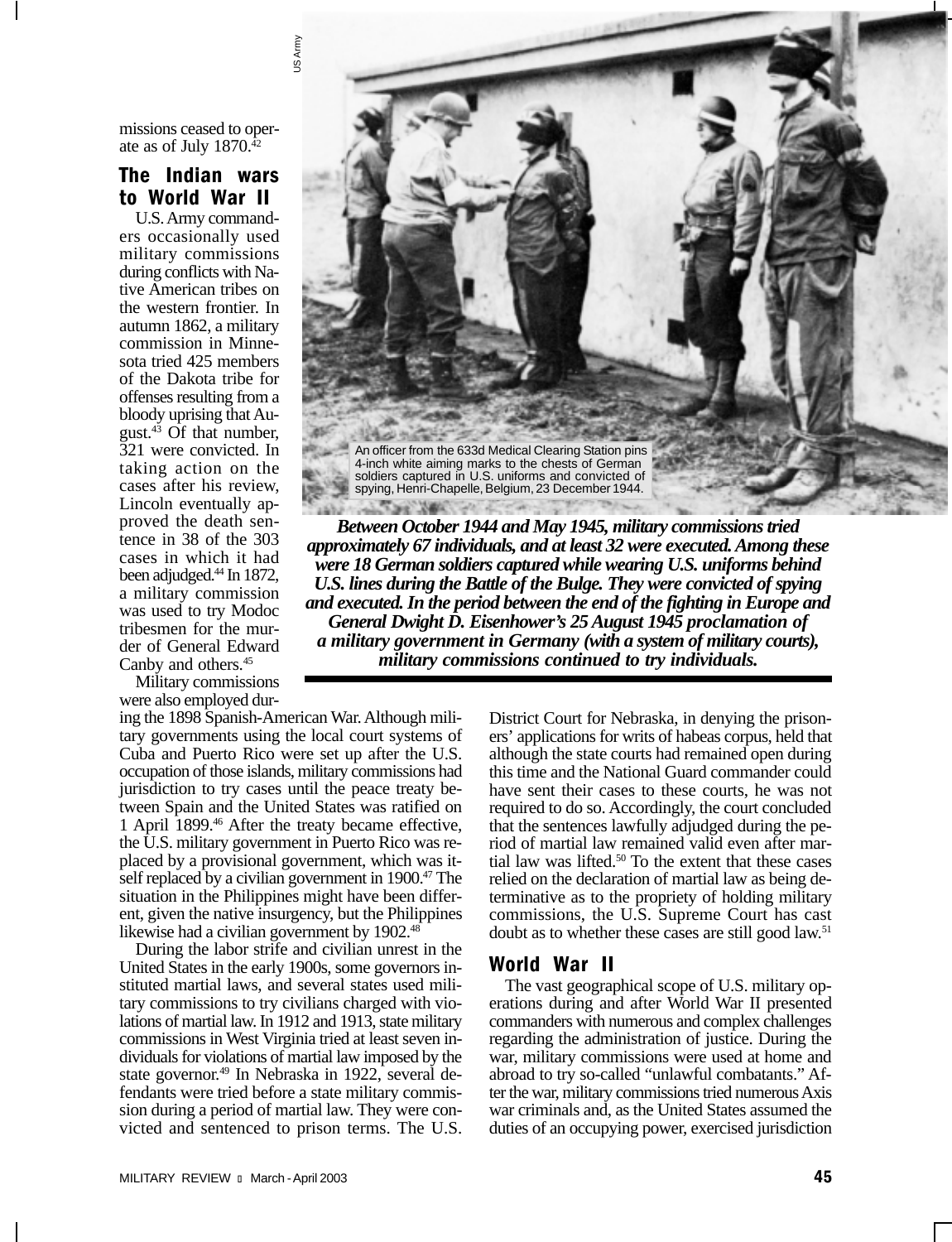over even ordinary cases involving local civilians. Significantly, World War II and the immediate postwar era were the last times U.S. Armed Forces conducted military commissions. Such commissions predate the UCMJ and the profound evolution of the present military justice system. Of note is that military commissions did not conduct the famous war crimes trials held after World War II. Instead, international military tribunals conducted the Nuremberg and Tokyo trials.<sup>52</sup>

In the *Quirin* case in 1942, the U.S. Supreme Court upheld the use of military commissions to try persons in the United States for offenses against the law of war and the Articles of War.<sup>53</sup> Quirin was one of eight men transported to the United States by German submarine in 1942. The men landed in New York and Florida wearing German military uniforms, which they buried, and carrying explosives. Their instructions from the German High Command were to destroy American war facilities and industries. The FBI captured all eight, and they were tried before a military commission appointed by President Franklin D. Roosevelt on 2 July 1942. During the proceedings, the defendants appealed to the U.S. Supreme Court, which found that the trial of the men (seven German citizens and one American) by military commission without a jury was legal. The decision was based on the men's status as unlawful combatants, saboteurs, who were not entitled to prisoner of war status.54 Later in the war, on the basis of this decision, a federal appeals court found the military commission trial of a U.S. citizen in the employ of the Third Reich also to be proper. The citizen had been landed on the coast of Maine by a German submarine in 1944.55

Within hours of the attack on Pearl Harbor on 7 December 1941, the civilian territorial governor suspended the writ of habeas corpus and placed the territory under martial law.56 The commander of the Military Department of Hawaii issued GO 4, which set up a judicial system composed of military commissions and provost courts to try cases. The civil courts reopened in January 1942 to conduct their normal business, but as agents of the military governor and under certain restrictions to their respective jurisdictions. For example, civil courts could not hear criminal cases or empanel grand or petit juries.57

In March 1943, by proclamation of the territorial governor, the civilian government resumed nearly all of its prewar functions. However, GO 2 allowed military commissions to retain jurisdiction over cases arising from a "violation by a civilian of the rules, regulations, proclamations, or orders of the military authorities, or of the laws of war."58 Although the privilege of habeas corpus was restored in 1943, military rule in Hawaii continued for three more years.

The quality of the administration of justice under

martial law was sharply criticized by U.S. Government investigations and reports. This was particularly true of the provost court system.<sup>59</sup> When convicted prisoners brought petitions for writs of habeas corpus before the U.S. Supreme Court, the prisoners were released immediately. The Supreme Court was unimpressed with the rationale for the use of the martial law court system rather than the civil courts, holding that civilians in Hawaii were entitled to the constitutional right to fair trial and that martial law was not intended to supersede civilian courts.<sup>60</sup>

Japanese war criminals, including commanders, soldiers, and military judicial officials, who had condemned Allied service members after unfair trials, were tried before Allied military courts in the China and Pacific Theaters. U.S. military commissions tried cases in occupied Japan and in liberated allied areas.<sup>61</sup>

Perhaps the best-known military commission trial in the Far East was that of General Tomoyuki Yamashita, former commander of Japanese forces in the Philippines. The commission was composed of five general officers and was convened by General Douglas MacArthur.<sup>62</sup> Yamashita was charged with unlawful disregard of and failure to discharge his duty as commander to control the members of his command from committing brutal atrocities in the Philippines against civilians and prisoners of war. His trial began on 29 October 1945 and concluded on 7 December 1945. The military commission found him guilty and sentenced him to death by hanging. Because his trial was held under U.S. auspices in the Philippines, a U.S. territory until 1946, Yamashita was able to appeal to the U.S. Supreme Court, arguing that the military commission lacked jurisdiction to try him. The Supreme Court disagreed, finding that the Articles of War granted jurisdiction to both general courts-martial and to military commissions and that the Geneva Conventions of 1929 did not require one form of trial over the other.<sup>63</sup> Yamashita's appeal was denied and he was hanged. International law now requires that prisoners of war receive the same kind of trial using the same rules by which service members of the detaining state are tried.<sup>64</sup>

In 1945, a German national named Eisentrager and 20 other Germans were convicted by a military commission in China on charges that they had provided intelligence information to the Japanese after the Third Reich surrendered. After the prisoners were repatriated to occupied Germany to serve their sentences, they petitioned for a writ of habeas corpus in U.S. District Court, alleging that their trial and imprisonment violated the U.S. Constitution and the Geneva Conventions relative to the treatment of prisoners of war. Their appeal eventually reached the U.S. Supreme Court. The Court held that enemy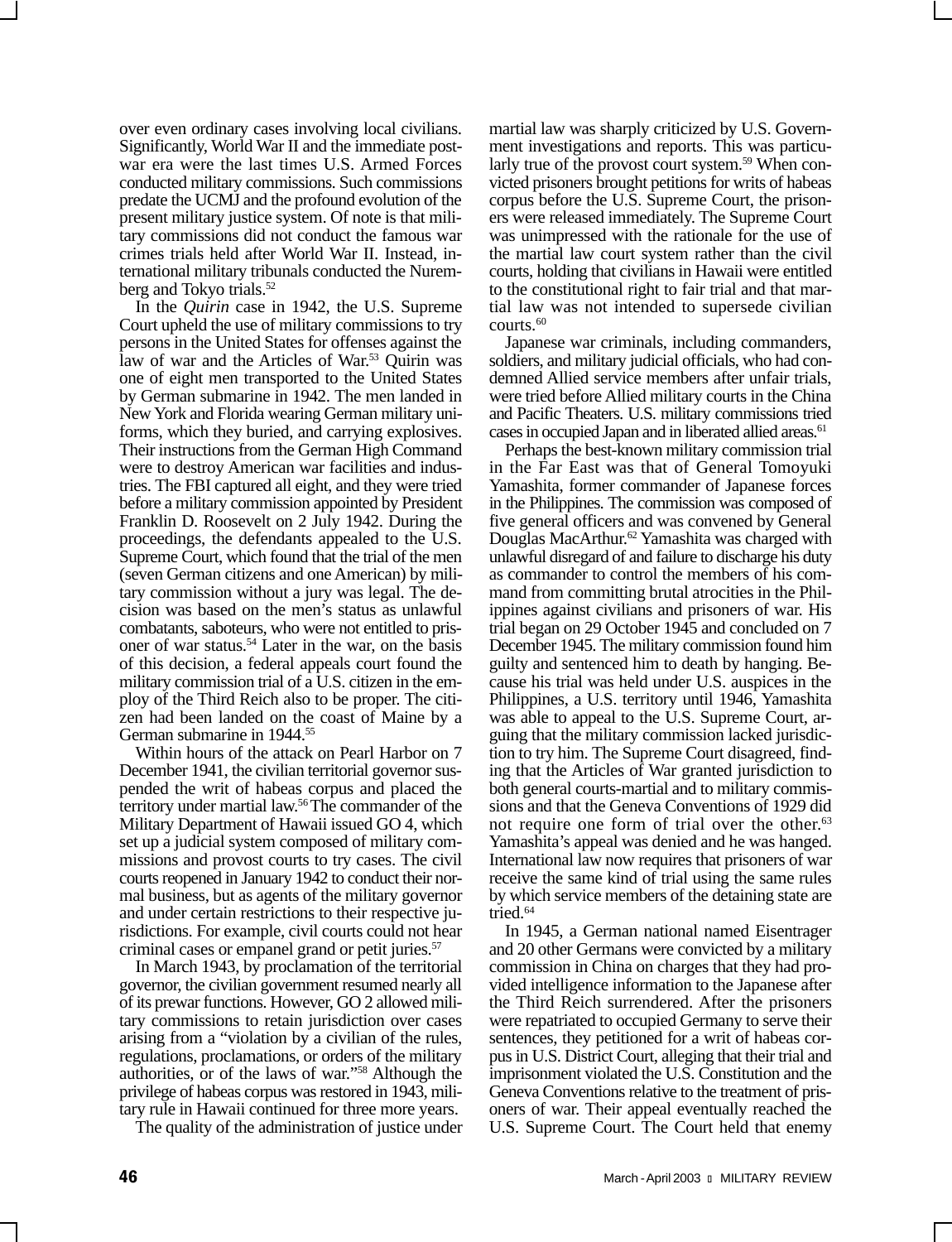prisoners of war, captured and tried outside the United States by military commissions for law of war offenses committed outside the United States and serving their sentences outside the United States, had no right to petition for a writ of habeas corpus in U.S. courts. The Court also rejected the petitioners' claims of procedural irregularities under the Geneva Conventions of 1929, concluding that the military commission that tried them had proper jurisdiction.<sup>65</sup>

The U.S. Army began using military commissions in the European Theater as early as October 1944. Army Group commanders "were authorized to appoint military commissions for the trial of persons not subject to the [Articles of War] who were charged with espionage or with violations of the law of war that threatened or impaired the security or effectiveness of U.S. forces.<sup>566</sup> Military commissions were required to have at least three officers, and defendants had the right to counsel. The commissions were not bound by the evidentiary rules for courtsmartial or by the maximum punishments authorized under the Articles of War.<sup>67</sup>

Between October 1944 and May 1945, military commissions tried approximately 67 individuals, and at least 32 were executed.68 Among these were 18 German soldiers captured while wearing U.S. uniforms behind U.S. lines during the Battle of the Bulge. They were convicted of spying and executed.<sup>69</sup>

In the period between the end of the fighting in Europe and General Dwight D. Eisenhower's 25 August 1945 proclamation of a military government in Germany (with a system of military courts), military commissions continued to try individuals. Even after the proclamation, trials by military commission continued for a short time.<sup>70</sup> The military government in occupied Germany gave way to a civilian occupation government in 1949, and the civilian occupation government ended (except for Berlin) in 1953.71 In the Mediterranean Theater, as in the China Theater, certain U.S. allies allowed military commissions to try alleged Axis war criminals on their soil for a number of years after the fighting had stopped, even though by then these allies had reconstituted their judicial systems.<sup>72</sup>

#### Contemporary Litigation

The adjudication of cases dealing with the jurisdiction of a military commission actually began during the Civil War. As an alleged Lincoln Assassination conspirator, Dr. Samuel Mudd was tried in Washington, D.C., by a military commission. Mudd was a citizen of Maryland, a border state, and had not been in the military. At the time of his trial, the civil courts in Washington and Maryland were open.73 Mudd was convicted and sentenced to a term of imprisonment. In 1866, after the *Milligan*



*General Tomoyuki Yamashita was charged with unlawful disregard of and failure to discharge his duty as commander to control the members of his command from committing brutal atrocities in the Philippines against civilians and prisoners of war. . . . Because his trial was held under U.S. auspices in the Philippines, a U.S. territory until 1946, Yamashita was able to appeal to the U.S. Supreme Court, arguing that the military commission lacked jurisdiction to try him. The Supreme Court disagreed.*

decision, Mudd petitioned for a writ of habeas corpus in U.S. District Court. Finding *Milligan* inapplicable, the court denied the petition. The court held that Lincoln was "assassinated not from private animosity nor any other reason than a desire to impair the effectiveness of military operations and enable the rebellion to establish itself into a government. It was not Mr. Lincoln that was assassinated, but the commander-in-chief of the Army for military reasons."74 Mudd was subsequently pardoned for his humanitarian efforts in prison during a yellow fever epidemic.75

Seeking to clear his grandfather's name, Mudd's grandson brought suit against the U.S. Government in U.S. District Court. On 14 March 2001, the court found for the U.S. Government, first noting that the list of types of unlawful combatants set out in *Quirin* that could be tried before military commissions (saboteurs, secret messengers, spies, belligerents not in uniform) was not exhaustive. Further, the court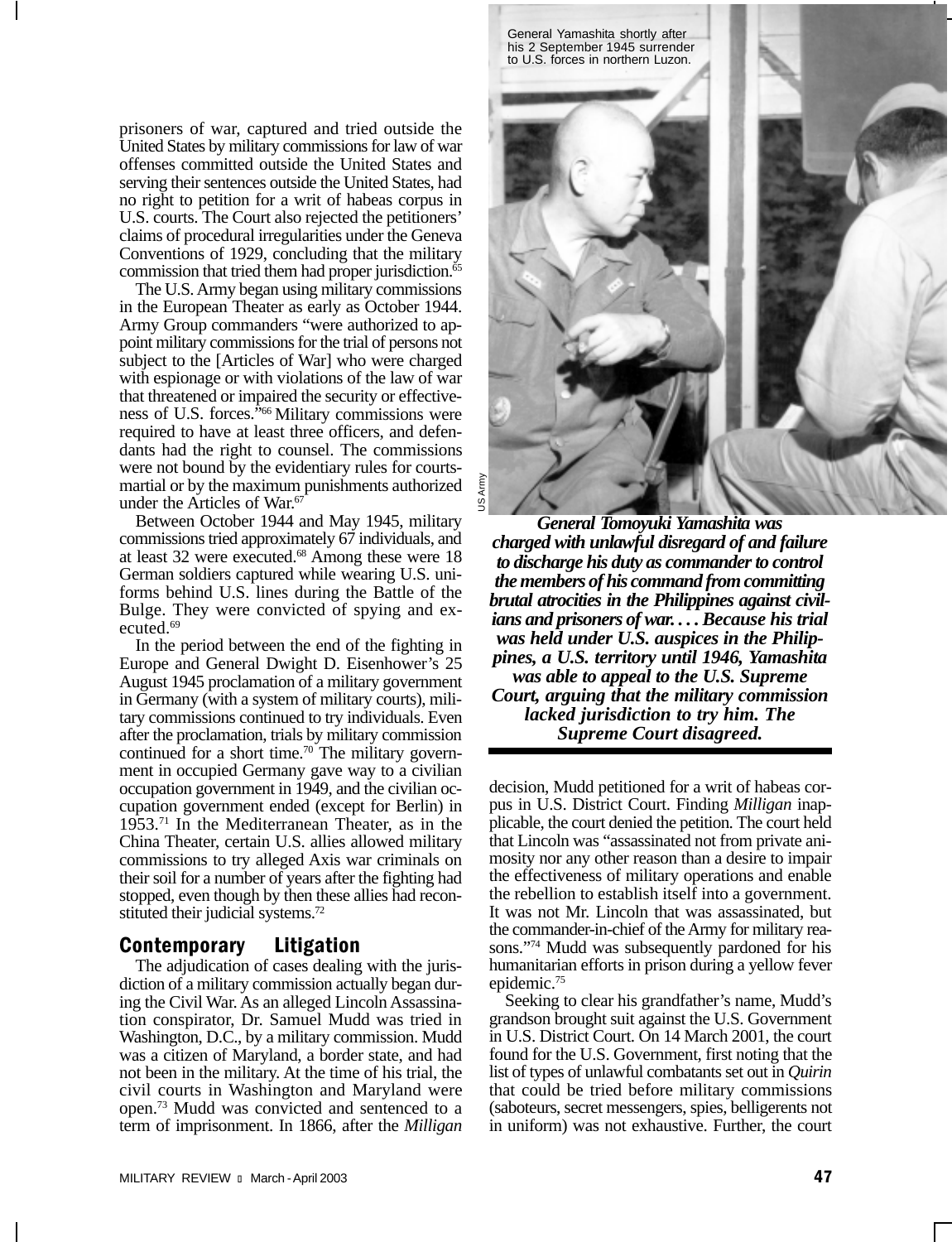found that nationality and whether one was working under the direction of enemy forces was not to be determinative. Instead, the court found "[r]eading *Milligan* and *Quirin* together . . . , that if Dr. Samuel Mudd was charged with a law of war violation, it was permissible for him to be tried before a military commission even though he was a U.S. and Maryland citizen and the civilian courts were open at the time of his trial."76 The court found that the charges did allege such a violation, and the commission therefore had jurisdiction. The government's decision to not disturb Mudd's trial verdict was therefore upheld.<sup>77</sup> On 8 November 2002, the U.S. Court of Appeals for the D.C. Circuit rejected the Mudd family's appeal, finding that Mudd, as a civilian, had no standing under the law which allows military members to seek expungement of military convictions.78

In a more recent case, a group calling itself the "Coalition of Clergy, Lawyers and Professors" brought suit in U.S. District Court seeking a writ of habeas corpus for detainees being held at Guantanamo Naval Air Station in Cuba. U.S. forces in Afghanistan had captured the detainees. On 21 February 2002, the court dismissed the petition, finding that the petitioners lacked legal standing, the court did not have jurisdiction to hear the petitioners' claims, and that no federal court would have jurisdiction over their claims. The court relied primarily on the holding of the U.S. Supreme Court in *Eisentrager*, noting that the petitioners had mistakenly characterized the naval base at Guantanamo Bay as part of the United States. The legal status of Guantanamo Bay is governed by a 1903 lease agreement between Cuba and the United States that gives the United States complete jurisdiction and control over the specified areas, but Cuba retains ultimate sovereignty over the leased lands and waters. Therefore, the court concluded that sovereignty over Guantanamo Bay remained with Cuba and not the United States.79

On 1 August 2002, a federal district court in Washington, D.C., rejected a lawsuit brought on behalf of Kuwaiti, British, and Australian detainees at Guantanamo. The detainees sought to compel the government to hold hearings on their cases or transfer them to the custody of their respective countries. The district court ruled that the detainees were outside the United States, and therefore without any constitutional rights of access to the U.S. judicial system.80 The U.S. Court of Appeals for the District of Columbia affirmed the district court's decision on 11 March 2003.81 Interestingly, on 8 November 2002, in a suit brought by the mother of a Guantanamo detainee, a British court held that keeping detainees in an area under "exclusive" U.S. control without recourse to a court to challenge their detention appeared to violate both British and international law.

The three-judge panel concluded, however, that it had no jurisdiction over the case.<sup>82</sup>

# The Uniform Code of Military Justice

In 1950, the UCMJ replaced the old Articles of War and Articles for the Government of the Navy.<sup>83</sup> The UCMJ incorporated substantial reforms that gave those subject to the UCMJ greater rights and standardized the practice of courts-martial across the Armed Forces. In giving effect to the statutory provisions of the UCMJ, the preamble to the *Manual for Courts-Martial (MCM)* provides that the sources of military jurisdiction are the Constitution and international law, including the law of war.<sup>84</sup> Further, the preamble recognizes four means by which commanders apply military jurisdiction: courts-martial for trial of offenses against military law as well as general courts-martial for the trial of persons subject to trial by military tribunal under the laws of war; military commissions and provost courts for the trial of cases within those respective jurisdictions; courts of inquiry; and nonjudicial punishment.85

The UCMJ contains two articles (18 and 21) that specifically address the jurisdiction of military tribunals and commissions.86 Article 18 provides that the jurisdiction of general courts-martial includes the authority to try persons for law of war violations by military tribunal and impose any punishment permitted by the law of war.<sup>87</sup> Article 21 provides that the provisions of the UCMJ "conferring jurisdiction do not deprive military commissions, provost courts, or other military tribunals of concurrent jurisdiction."88 The UCMJ also contains three other references to the law of war: Article 104 (aiding the enemy), Article 106 (spies), and Article 106a (espionage). These provisions prohibit conduct by "any person," a broader definition than other code provisions, which prohibit conduct by "any person subject to the Code" and permit trials by general court-martial or military commission.89

With regard to the procedure to be used by military commissions, the MCM provides that "[s]ubject to any applicable rule of international law or to any regulations prescribed by the President or other competent authority, military commissions and provost courts shall be guided by the appropriate principles of law and rules of procedures and evidence prescribed for courts martial."<sup>90</sup> In his Military Order, Bush specifically found "that it is not practicable to apply in military commissions under this order the principles of law and the rules of evidence generally recognized in the trial of criminal cases in the [U.S.] district courts."91

In addition to extensive roles for judge advocates as presiding officers, prosecutors, and defense counsel, DOD MCO 1 provides the potential for significant roles for all military officers.<sup>92</sup> Each commis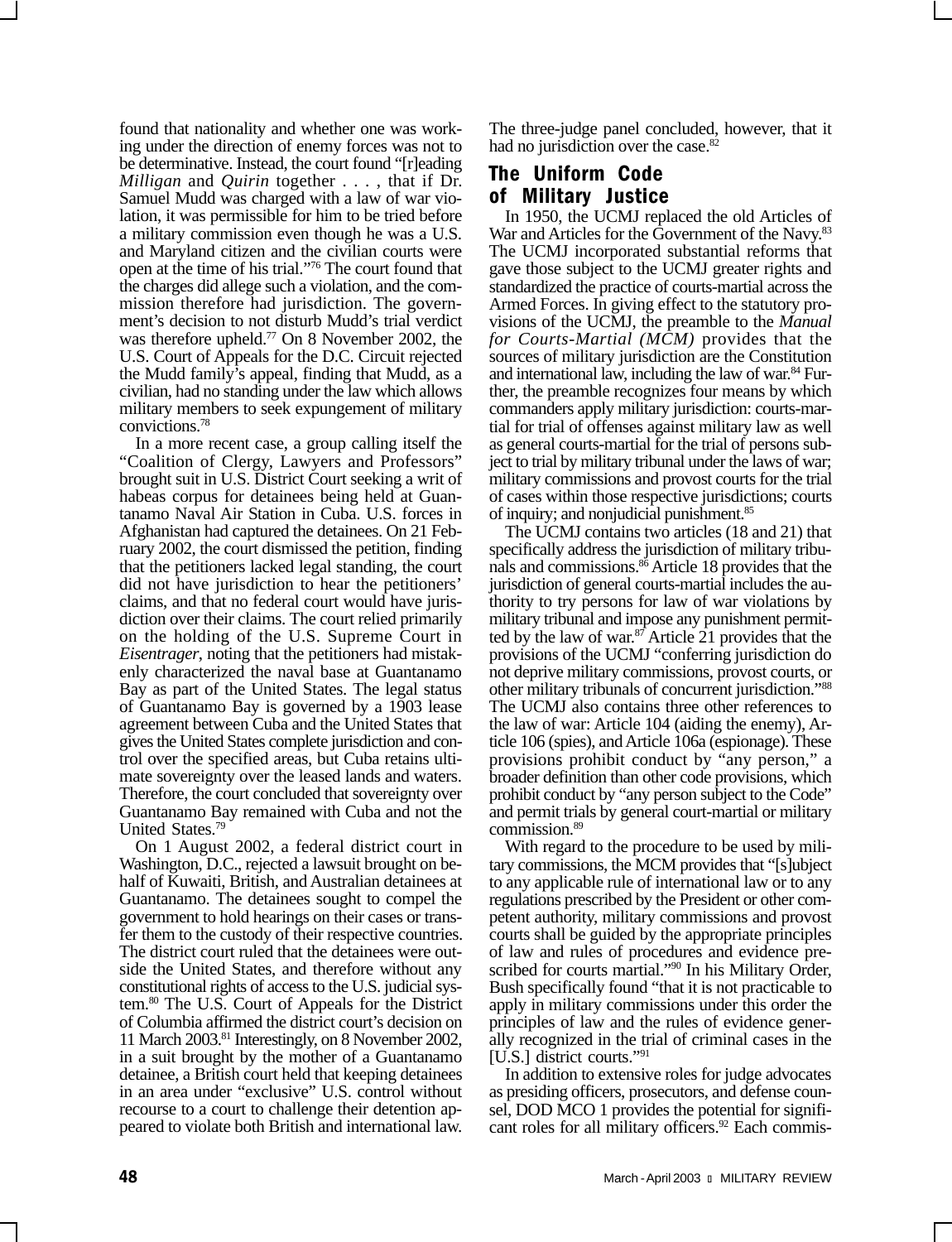sion shall be composed of at least three but not more than seven members, as well as one or two alternate members, appointed by the secretary of defense or his designee (the appointing authority). Members and alternates will be commissioned officers from all the armed services, including Reserve officers on active duty, National Guard officers on active duty, and even retired officers recalled to active duty. Although DOD MCO 1 provides no rank or grade requirements, the appointing authority appoints members "determined to be competent to perform the duties involved."93 The length of such appointment is not specified.

DOD MCO 1 provides detailed procedures applicable for each accused tried before a military commission. Each accused will be represented by a military defense counsel detailed to his case at no expense to him. The accused may request a particular military defense counsel (subject to reasonable availability) and may be represented by a civilian attorney at no expense to the United States (subject to certain requirements).<sup>94</sup> The accused may not discharge his military counsel.95 Other rights may be summarized as follows:

l Right to a copy of the charges in a language the accused understands, as well as the substance of the charges, the proceedings, and documentary evidence.

l Presumption of innocence until proven guilty, and guilt must be proven beyond a reasonable doubt.

l Detailed defense counsel must be made available in advance of trial to prepare a defense.

l Access to evidence the prosecution intends to use as well as access to exculpatory evidence known to the prosecution.

l Right to remain silent at trial, with no adverse inference from the accused's decision not to testify; or to testify, subject to cross-examination.

l Witnesses and documents for the accused's defense, including investigative or other resources required for a full and fair trial.

l Right to present evidence at trial and cross-examine prosecution witnesses.

l Right to be present at proceedings, unless the accused engages in disruptive conduct, except for those portions closed to protect classified information and other national security interests.

l Access to sentencing evidence.

l Right to make a statement and submit evidence during sentencing proceedings.

l Trial open to the public unless closed by the presiding officer.

l Right not to be tried again by any commission on the same charge.<sup>95</sup>

The accused shall also have the right to submit a plea agreement to the appointing authority.<sup>96</sup> Unlike in a court-martial, however, the accused's pleading guilty before a military commission gets him precisely



*A federal district court in Washington, D.C., rejected a lawsuit brought on behalf of . . . detainees at Guantanamo. The detainees sought to compel the government to hold hearings on their cases or transfer them to the custody of their respective countries. The district court ruled that the detainees were outside the United States, and therefore without any constitutional rights of access to the U.S. judicial system.*

that for which he bargained with the appointing authority rather than the lesser of either the sentence limitation in his pre-trial agreement or the sentence adjudged at court-martial.<sup>97</sup> The standard for admissibility of evidence is that evidence, which in the opinion of the presiding officer would have probative value to a reasonable person.<sup>98</sup>

Before voting for a finding of guilty, commission members must be convinced beyond a reasonable doubt that an accused is guilty of the offense based on the evidence admitted at trial. A finding of guilty requires a two-thirds majority of commission members. A sentence also requires a two-thirds majority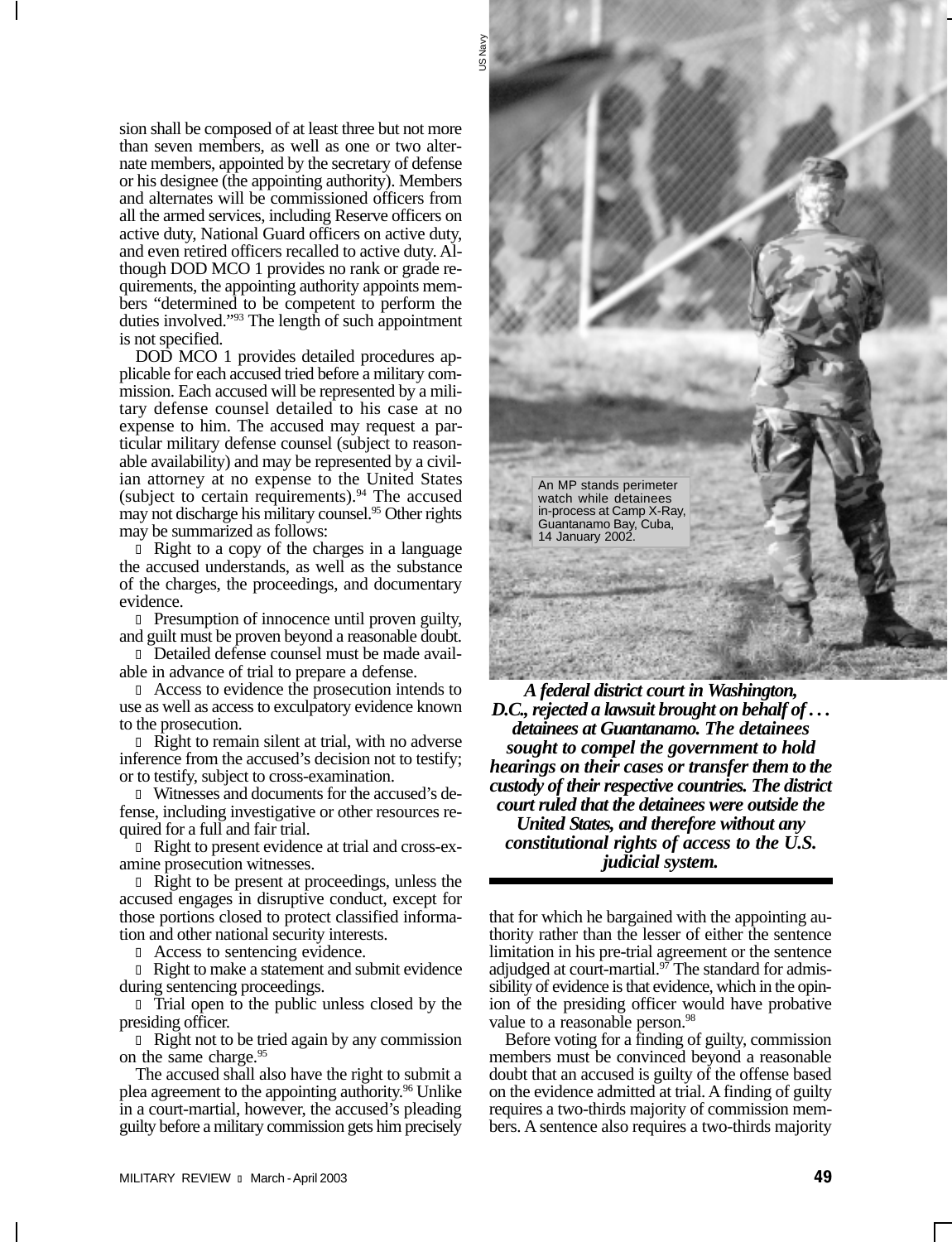of members, except for a sentence of death, which must be unanimous. A sentence may include death; confinement for life or for a lesser period; payment of restitution or a fine; or such other lawful punishment as the commission deems appropriate. To adjudge a sentence of death, the commission must be composed of seven members.<sup>99</sup> Military officers have an important role to play in the post-trial phase of military commissions. The secretary of defense shall designate a review panel consisting of three military officers, which may include civilians commissioned in compliance with USC requirements.<sup>100</sup> The review panel must include at least one member who has experience as a judge. The panel is charged with reviewing the record of the commission proceedings and written submissions by the prosecution and defense. The panel must either forward the case to the secretary of defense with a recommended disposition or return the case to the appointing authority for additional proceedings where there has been a material error of law. The secretary of defense then reviews the case and forwards it to the president for review and final decision. The president can delegate the final decision to the secretary of defense if the president so desires.<sup>101</sup> The order sets forth no other avenues of judicial review or appellate relief, but this does not mean that the U.S. Supreme Court cannot review the case.<sup>102</sup>

Military commissions have been used extensively in the course of American history during periods of martial law, occupation, and war. Unfortunately, this flexibility and usefulness has led to some confusion as to the rules and procedures that should be applied at military commissions held under military order and their propriety under current domestic and international law. Some have criticized the use of military commissions as undermining the rule of law domestically and as not being viewed as credible by the international community.103 Others criticize the use of a less stringent standard for the admissibility of evidence before the military commission as compared to ordinary U.S. criminal courts and the use of an appeal process that stays within the Department of Defense.<sup>104</sup> Significantly, many critics do not seem to distinguish clearly between the different kinds of military commissions and the various legal regimes that would apply to each respectively. A military commission sitting in the United States and trying U.S. citizens and residents under martial law, such as in *Milligan,* would be quite different from an occupation military commission, such as existed in post-war Germany or Japan. Both would be different from a law of war military commission sitting overseas and trying unlawful combatants, as in *Eisentrager*.

The president's authority to create a law of war military commission is clear under national and international law.105 As specified in DOD MCO 1, the composition and procedures of the military commissions and review panels substantively comply with internationally accepted standards of due process.<sup>106</sup> Further, trials before military commissions may actually foster the rule of law and the administration of substantive justice. Military commissions will be allowed to consider probative evidence that ordinary U.S. criminal courts cannot, sensitive intelligence sources can be protected, and the issues of trial security are much less pronounced.107

On 28 February 2003, the Department of Defense General Counsel's Office released for public comment a draft of the Military Commission Instruction (Draft MCI) that set out the crimes and the elements of those crimes for which certain individuals could be tried before a military commission.<sup>108</sup> The crimes enumerated in the Draft MCI are "violations of the law of armed conflict or offenses that, consistent with that body of law, are triable by military commission."109 The Draft MCI includes such crimes as the "Willful Killing of Protected Persons,"110 "Employing Poison or Analogous Weapons,"111 "Rape,"<sup>112</sup> and "Terrorism."<sup>113</sup> The Draft MCI does not include crimes against humanity or genocide as triable offenses and it does not specifically set out defenses to the enumerated offenses, but it does note that "[d]efenses potentially available to an accused under the law of armed conflict, such as self-defense, mistake of fact, and duress, may be applicable in certain trials by military commission."114

It is crucial that officers detailed to these bodies perform their judicial functions with the utmost care and understanding of their positions. These trials must satisfy domestic and international public opinion that justice be served. Further, these trials could constitute precedent for what the United States believes is the minimum due process required in trials of unlawful combatants for violations against the law of war and international law. Other nations or nonstate actors might then hold trials of captured U.S. soldiers or other U.S. Government employees using similar tribunals and procedures. **MR**

#### **NOTES**

- 1. William Winthrop, Military Law and Precedents, 2d ed (Washington, DC: U.S.<br>Government Printing Office [GPO], 1920), 767-70, 784; Ex parte Quirin et al, 317 U.S. 1, 31 (1942).
- 2. Military Order of 13 November 2001, "Detention, Treatment and Trial of Certain Non-Citizens in the War Against Terrorism," sec. 1(e), 66 F.R. 57833 (16 November 2001).
- 3. U.S. Department of Defense (DOD) Military Commission Order (MCO) 1, par.
- 4.A.(3) (21 March 2002). 4. Edward M. Byrne, Military Law (Annapolis, MD: Naval Institute Press, 1981), 752.
- 5. Winthrop, 518. 6. Ibid, 765; app. X, American Articles of War of 1776, 18 and 19, 967; Ibid., 102 note 21.

<sup>7.</sup> In a letter informing Major John André's commander of his decision to execute<br>André, Washington noted that he could have summarily executed André rather than even<br>convene a board of inquiry to look into his case (Robert 226-27.

<sup>10.</sup> Robert V. Rimini, Andrew Jackson and His Indian Wars (New York: Viking, 2001),